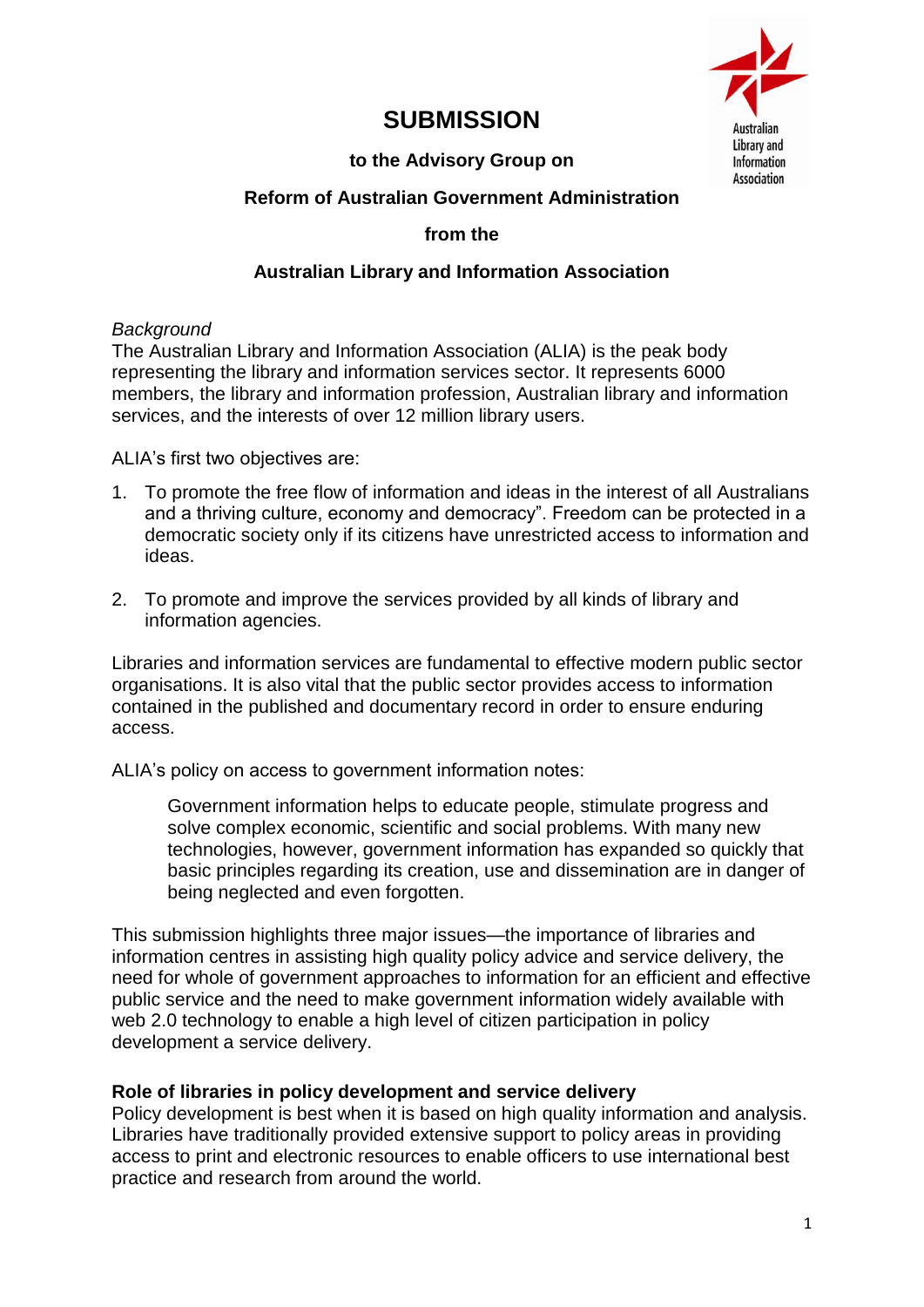In 2009 it is not true to assume that all quality information resources are freely available on the Internet, nor that anyone can locate and keep abreast of all relevant information. Libraries have, both through their collection and their searching skills, made an important contribution to the work of policy officers. In addition, many have provided training to policy staff to enable them to effectively use the databases and online resources, including searching the Internet, to enable them to undertake policy work effectively.

#### **Whole of government approaches to information**

It is true to say that the current approach to information in the public sector means that library services are fragmented across the sector, depending on the priorities of each agency. Does this make for an effective or efficient public sector? This is quite a critical question.

Commonwealth libraries and their agencies have developed a very efficient approach to purchasing library materials and contract staff through a panel contract. The panel approach was first implemented in the 1970s and has been very beneficial in terms of providing efficiencies in purchasing.

If all the collections of government agencies, print and electronic, were accessible through a single interface there could be greater sharing and less duplication, with more consistent service. Economies of scale could be achieved through purchasing through using both national consortia (such as Electronic Research Australia) and a set of common resources made available to the entire APS. In addition, more staff time could be devoted to service delivery if administrative tasks such as tendering and licence negotiation were reduced. There are inefficiencies and inadequacies in the current 'silo' arrangements.

One of the difficulties of the current system of distributed responsibility is that innovation is difficult because of the small size of many libraries. While the Australian Government Libraries Information Network has done a sterling job of contributing to skill development, innovative projects to delivery information to policy and service delivery officers have been hampered by the framework.

#### **Government 2.0**

ALIA believes that providing access to government information through web2.0 technology is vital for an effective government and citizenship in the twenty first century. We note with concern that in some areas information that was previously available online is no longer available, for example:

- i. Funding of particular roads and railways on a year-by-year basis is now only available at the level of total funding for a given road for the period 2008-09 to 2013-14 through the Department of Infrastructure web site. The Minister's Budget media press releases contain only aggregate figures.
- ii. Statistics on income support payment recipients have not been published annually since the annual statistical overview for 2005;